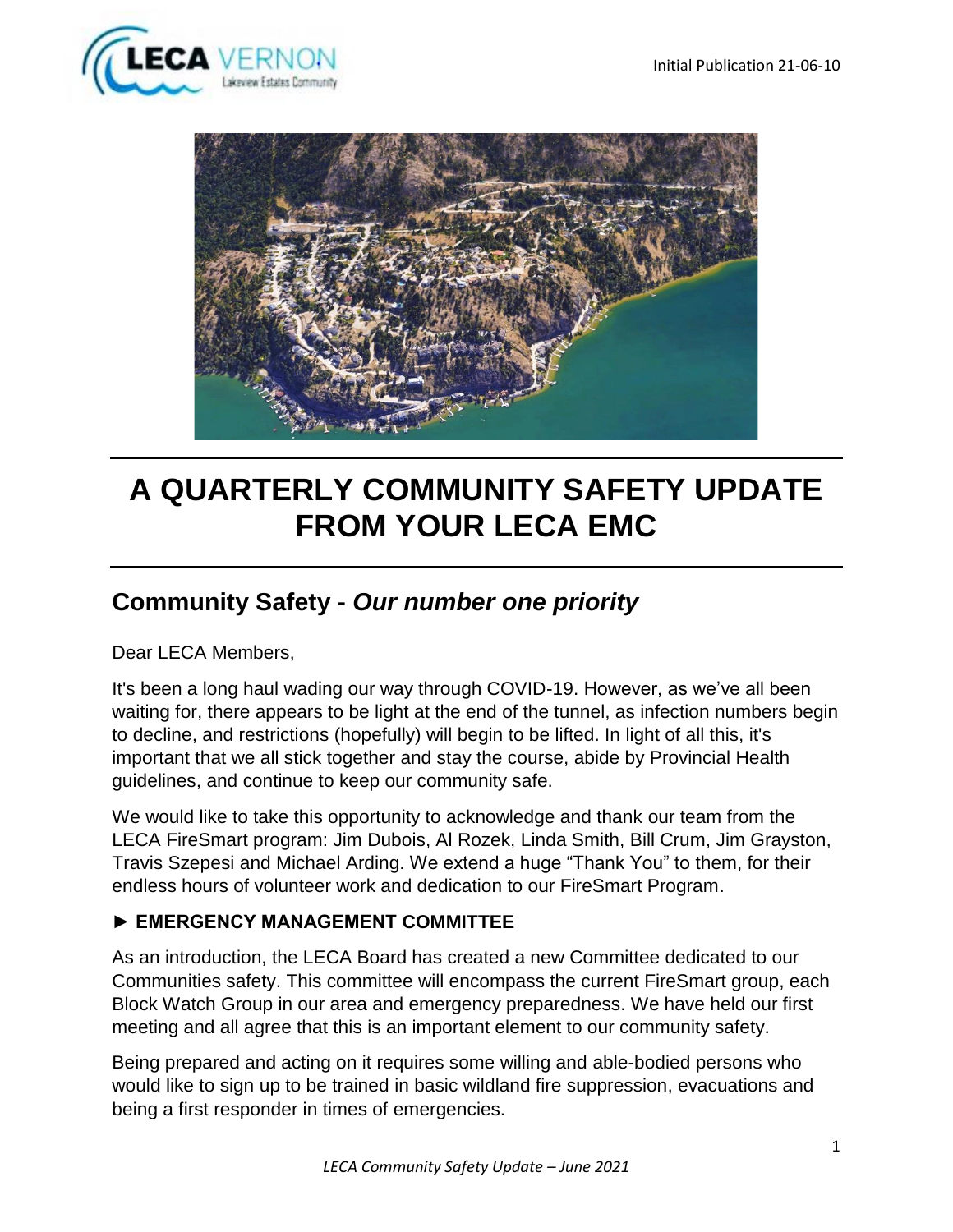

We will be putting together two Quick Response Teams of up to 7 people each who will be trained on all the duties mentioned above and in times of emergencies called to the initial response to a forest fire and any other emergency duties in keeping our community safe. Training will come from Vernon Fire Rescue and Search and Rescue.

If this is something you could commit to and you are a LECA member, please send your email contact information to: *[rborisenko@vernon.ca](mailto:rborisenko@vernon.ca)*

He will send you an application and a brief job description of the duties.

Unlike last year at this time, we have not experienced a significant amount of rainfall. The current forest fire rating for our region is moderate, but this can very easily shift to high if we don't get some substantial precipitation in the near future. Forest fuels are dry, resulting in an increased risk of fires starting easily.

For further information or to access the BC Forest Fire information dashboard: <https://www2.gov.bc.ca/gov/content/safety/wildfire-status>

#### **To report a wildfire or irresponsible wildfire risk behaviour, please call 1-800-663- 5555 or \*5555 from a cell phone.**

The official BC Wildfire Service mobile app is now available. This app provides real-time wildfire information and an interactive map, that can be customized to display a variety of fire-related data. Download the app at:

[https://www.vernon.ca/homes-building/fire-safety/emergency](https://www.vernon.ca/homes-building/fire-safety/emergency-management/wildfires?pl=x4fh4b94aa47f47a46y46m46h4dc46d4di46z00)[management/wildfires?pl=x4fh4b94aa47f47a46y46m46h4dc46d4di46z00](https://www.vernon.ca/homes-building/fire-safety/emergency-management/wildfires?pl=x4fh4b94aa47f47a46y46m46h4dc46d4di46z00)

# **► BEING PREPARED**

We encourage all residents to think about their personal evacuation plans in the event of a fire evacuation alert or order. Ensure your checklists are in place and your "Grab and Go Kit" or "Evacuation Kit" is reviewed and ready.

#### *3 Steps Household Preparedness*

#### **1. Know the risks**

Vernon provides information on fire: [https://www.vernon.ca/homes](https://www.vernon.ca/homes-building/fire-safety/fire-prevention)[building/fire-safety/fire-prevention](https://www.vernon.ca/homes-building/fire-safety/fire-prevention) and wildfire: [https://www.vernon.ca/homes-building/fire-safety/emergency](https://www.vernon.ca/homes-building/fire-safety/emergency-management/wildfires)[management/wildfires](https://www.vernon.ca/homes-building/fire-safety/emergency-management/wildfires)

#### **2. Make a plan**

A well thought out emergency plan communicated with everyone in your household can save time during an emergency, everyone will know what to do, where to call and how to stay safe if an emergency were to happen. Make sure to review the plan with each member of your household and involve them in the planning process. Keep a copy of this plan in an easy to find and easy to remember place. If you have out-of-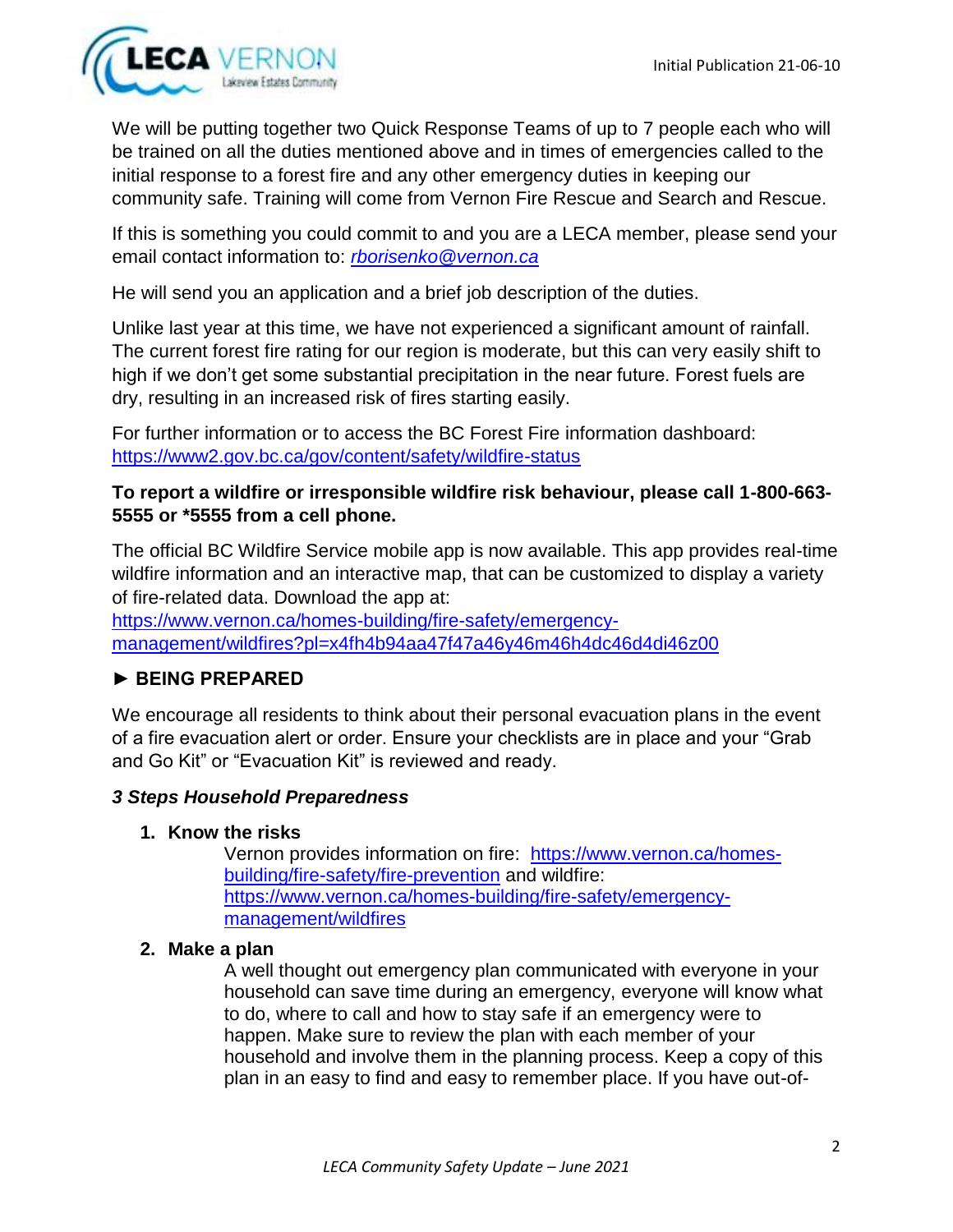

town visitors staying with you during wildfire season – tell them about your plan!

[https://www2.gov.bc.ca/assets/gov/public-safety-and-emergency](https://www2.gov.bc.ca/assets/gov/public-safety-and-emergency-services/emergency-preparedness-response-recovery/embc/preparedbc/preparedbc-guides/preparedbc_household_plan.pdf)[services/emergency-preparedness-response](https://www2.gov.bc.ca/assets/gov/public-safety-and-emergency-services/emergency-preparedness-response-recovery/embc/preparedbc/preparedbc-guides/preparedbc_household_plan.pdf)[recovery/embc/preparedbc/preparedbc](https://www2.gov.bc.ca/assets/gov/public-safety-and-emergency-services/emergency-preparedness-response-recovery/embc/preparedbc/preparedbc-guides/preparedbc_household_plan.pdf)[guides/preparedbc\\_household\\_plan.pdf](https://www2.gov.bc.ca/assets/gov/public-safety-and-emergency-services/emergency-preparedness-response-recovery/embc/preparedbc/preparedbc-guides/preparedbc_household_plan.pdf)

#### **3. Take action today**

Print this household plan. Fill out the Emergency Contact Information Cards with the out-of-area contact and meeting places (outside of your area of town) that your household will plan to meet up (a friend's house, a school parking lot, a workplace, etc.). Provide a card to everyone in the household to keep in their wallet/purse/school bag/glovebox etc.

Information and a great video on "Preparing a Family Emergency Kit" can be found at: [https://www2.gov.bc.ca/gov/content/safety/emergency-preparedness-response](https://www2.gov.bc.ca/gov/content/safety/emergency-preparedness-response-recovery/preparedbc/build-an-emergency-kit-and-grab-and-go-bag)[recovery/preparedbc/build-an-emergency-kit-and-grab-and-go-bag](https://www2.gov.bc.ca/gov/content/safety/emergency-preparedness-response-recovery/preparedbc/build-an-emergency-kit-and-grab-and-go-bag)

**Act today** if you do not have your grab and go bag organized by starting a list of the important items that you would need to grab if you were home and had a few minutes notice to evacuate. The list may include: eye glasses, medications, cell phone & charger, hearing aids, insurance policies, important documents/photos (paper or flash drive), purse/wallet, keepsakes

#### **► NEIGHBOURHOOD PREPAREDNESS**

Neighbourhoods can often be the first level of support for people in large emergencies. Knowing your neighbours is an important step in household emergency planning.

- Get to know each other before you may need their help during an emergency – Be Part of a Block Watch
- Exchange ideas about each other's strengths and resources to cope with the emergency
- Collaborate on plans, including arrangements for alternate transportation needs, supports for pets that may be home alone when disaster strikes, and communication of emergency information

To learn more about neighbourhood emergency preparedness visit: [PreparedBC:](https://www2.gov.bc.ca/assets/gov/public-safety-and-emergency-services/emergency-preparedness-response-recovery/embc/preparedbc/preparedbc-guides/preparedbc_neighbourhood_guide.pdf)  [Neighbourhood Preparedness Guide](https://www2.gov.bc.ca/assets/gov/public-safety-and-emergency-services/emergency-preparedness-response-recovery/embc/preparedbc/preparedbc-guides/preparedbc_neighbourhood_guide.pdf)

#### **► NATIONAL ALERT READY SYSTEM**

In May 2021, provincial and territorial emergency officials across Canada, with the exception of Nunavut, Ontario, Quebec, Nova Scotia, the Northwest Territories and Alberta, conducted tests of the National Public Alert System (NPAS) known as Alert Ready.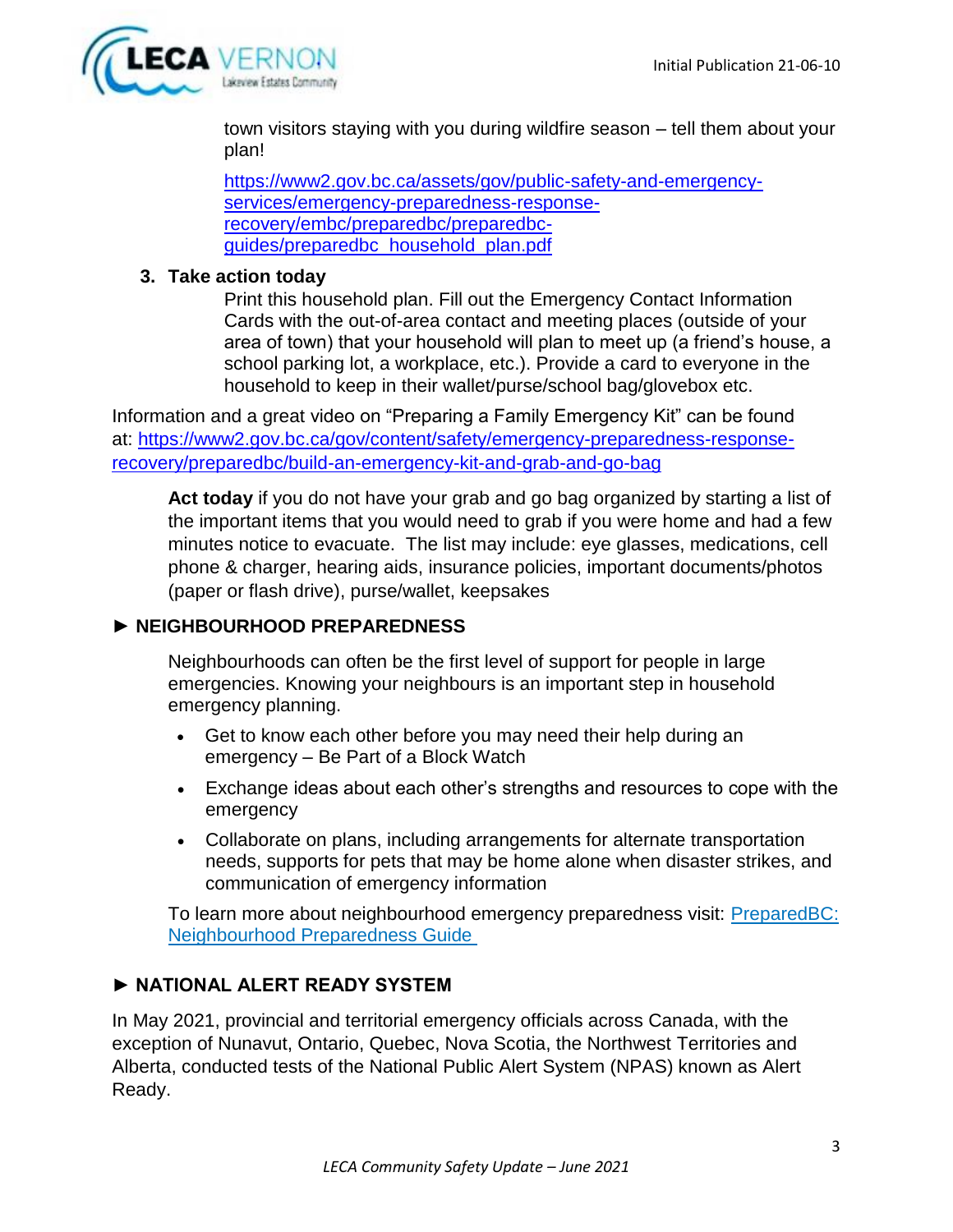

This is part of a biannual test of the national Alert Ready system, which was launched in B.C. on April 6, 2018. This testing is designed to assess the system's readiness for an actual emergency and identify any adjustments that need to be made.

Public Emergency Alerting Services Inc. (PEASI) conducted an online survey after the testing asking the Canadian public to provide feedback on alerts received, including test alerts of the Alert Ready System.

Results of the survey can be viewed here:

[https://peasi.com/wp-content/uploads/2021/05/PEASI-Survey-Report-Alert-Ready-Test-](https://peasi.com/wp-content/uploads/2021/05/PEASI-Survey-Report-Alert-Ready-Test-May-5-2021.pdf)[May-5-2021.pdf](https://peasi.com/wp-content/uploads/2021/05/PEASI-Survey-Report-Alert-Ready-Test-May-5-2021.pdf)

#### **► FIRESMART**

If you are Fire Smarting your yard, please don't forget to total up the time spent and send it in to the FireSmart Committee. Those hours will be added to the total time spent on Fire Smarting our community, and will help us maintain our FireSmart Community designation.

If you would like a member of the FireSmart Committee to visit your property and provide you with some feedback and tips on how to FireSmart your property, please contact: *[rborisenko@vernon.ca](mailto:rborisenko@vernon.ca)* 

Regan will put you in touch with the FireSmart Champion in your area. The responsibilities are to assist in FireSmart events and planning.

#### **Home Owners:**

FireSmart BC partnered with several Art Knapp locations to launch the new FireSmart BC Landscaping Guide. The FireSmart BC Landscaping Guide is meant to help British Columbians make informed choices about how to manage their lawns and gardens to increase resilience to wildfire on their properties. The guide recommends species, property layout, and plant care practices that reduce risk to communities from a variety of hazards.

FireSmart BC Landscaping Guide: [https://firesmartbc.ca/wp](https://firesmartbc.ca/wp-content/uploads/2021/04/FireSmartBC_LandscapingGuide_Web_v2.pdf)[content/uploads/2021/04/FireSmartBC\\_LandscapingGuide\\_Web\\_v2.pdf](https://firesmartbc.ca/wp-content/uploads/2021/04/FireSmartBC_LandscapingGuide_Web_v2.pdf)

**FireSmart BC** Check out FireSmart BC's amazing resources online: Facebook:<https://www.facebook.com/firesmartbc/> Website: [www.FireSmartbc.ca](http://www.firesmartbc.ca/)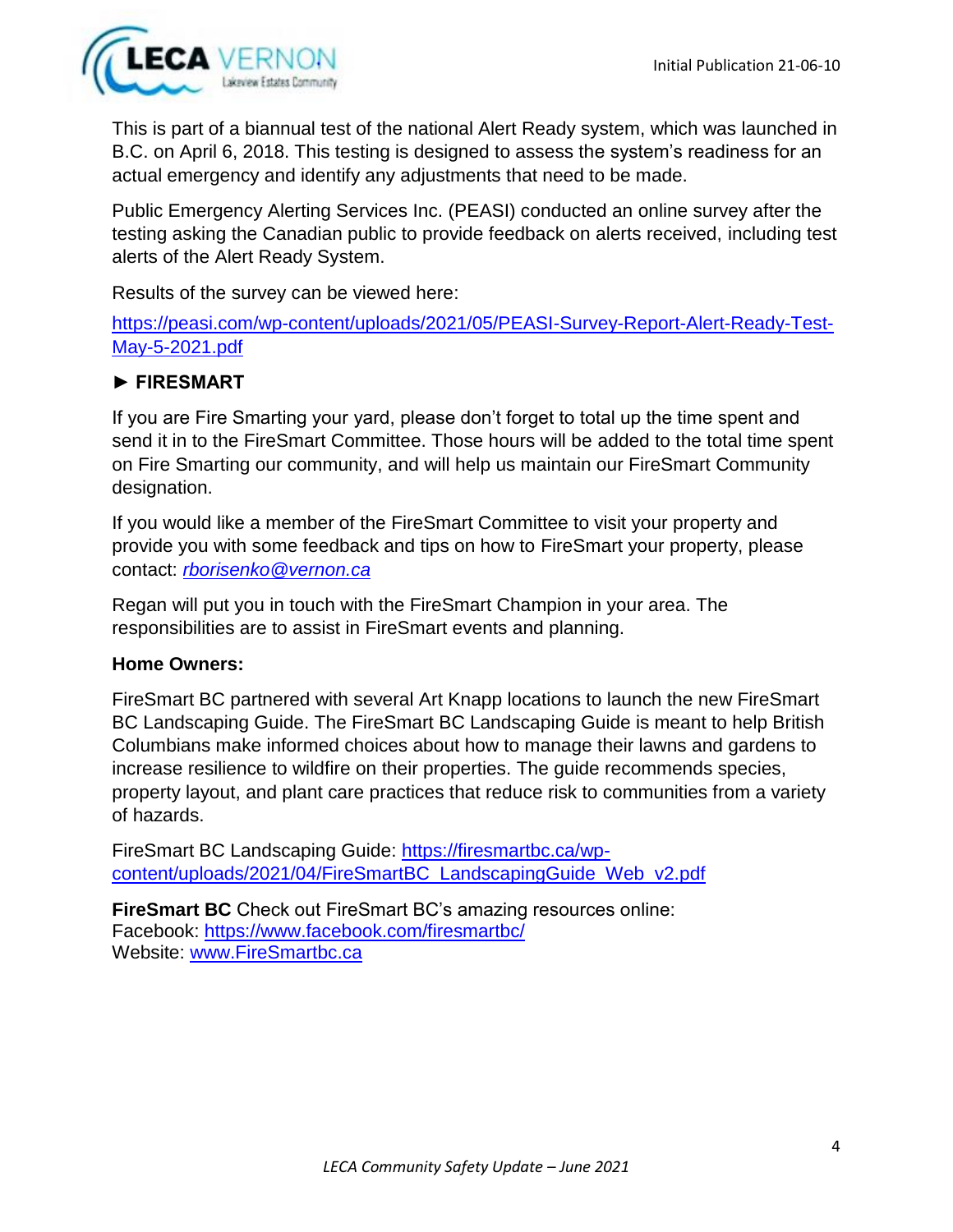



**BCWildfire Mobile App** Now Available: The official BC Wildfire Service mobile app is now available, providing real-time wild-fire information and an interactive map that users can customize to display a variety of fire related data. It is free to download in the App Store and Google Play.

For further details about the BC Wildfire Service mobile app, refer to the online reference guide:<http://ow.ly/dZkr30qDdfM>

**Fire Danger Rating Information** See the signs or hear about it on the radio and wonder what it means?

| <b>Fire Danger Rating</b> |                                                                                                                                                                                                                            |
|---------------------------|----------------------------------------------------------------------------------------------------------------------------------------------------------------------------------------------------------------------------|
| <b>Status</b>             | <b>Description</b>                                                                                                                                                                                                         |
| Low                       | Fires may start easily and spread quickly but there will be minimal involvement of deeper fuel layers or larger fuels.                                                                                                     |
| Moderate                  | Forest fuels are drying and there is an increased risk of surface fires starting. Carry out any forest activities with<br>caution.                                                                                         |
| <b>High</b>               | Forest fuels are very dry and the fire risk is serious. New fires may start easily, burn vigorously, and challenge fire<br>suppression efforts. Open burning and industrial activities may be restricted.                  |
| <b>Extreme</b>            | Extremely dry forest fuels and the fire risk is very serious. New fires will start easily, spread rapidly, and challenge fire<br>suppression efforts. Open burning, industrial activities and campfires may be restricted. |



**WeatherCan app** to receive weather alert notifications as well as latest forecasts. More info: [https://www.canada.ca/en/environment-climate](https://www.canada.ca/en/environment-climate-change/services/weather-general-tools-resources/weathercan.html)[change/services/weather-general-tools-resources/weathercan.html](https://www.canada.ca/en/environment-climate-change/services/weather-general-tools-resources/weathercan.html)

# **► BLOCK WATCH (BW)**

The LECA Block Watch community continues to grow. There is currently 1 Certified Block Watch neighbourhood in LECA. We would like to see each of our Strata's and freehold areas become a Block Watch.

Information regarding our Block Watch program can be found on the LECA website at: [https://www.leca-vernon.ca/uploads/1/2/5/4/125496776/block\\_watch\\_faqs\\_2020.pdf](https://www.leca-vernon.ca/uploads/1/2/5/4/125496776/block_watch_faqs_2020.pdf)

If you want to start a Block Watch in your strata please contact Regan Borisenko at *[rborisenko@vernon.ca](mailto:rborisenko@vernon.ca)*